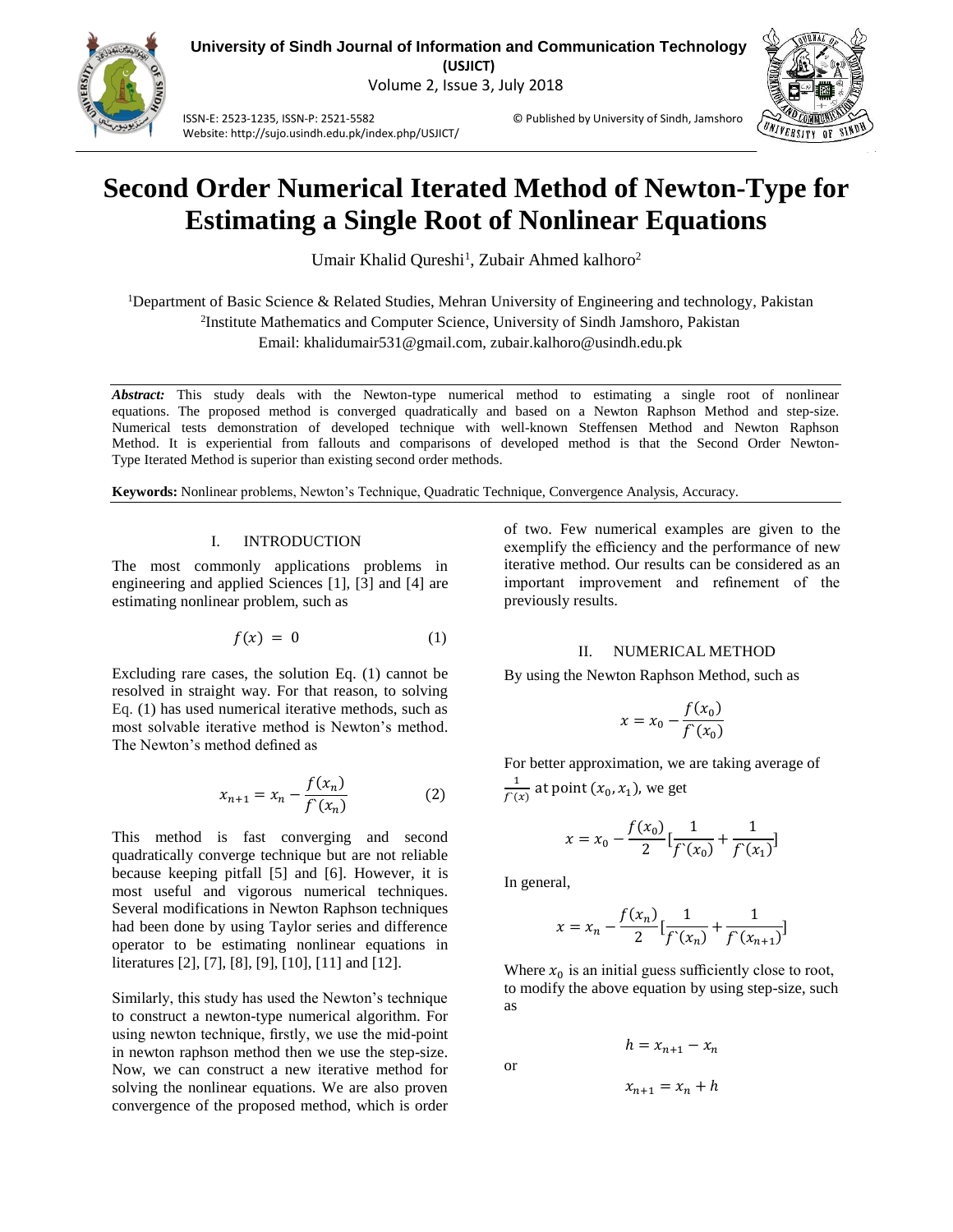By using numerical condition that is  $h = \Delta(x_n) =$  $f(x_n)$  in above, then substitute in above, we get

$$
x_{n+1} = x_n + f(x_n)
$$

Finally, above condition substitute in general equation, we get

$$
x_{n+1} = x_n - \frac{f(x_n)}{2} \left[ \frac{1}{f'(x_n)} + \frac{1}{f'(x_n + f(x_n))} \right]
$$

Hence this is the new iterated method.

III. RATE OF CONVERGENCE The following section will be shows that the New Developed Method is Quadratic Convergence.

### **proof**

Using the relation  $e_n = x_n - a$  in Taylor series, therefore from Taylor series, we estimate  $f(x_n)$ ,  $f'(x_n)$  and  $f'(x_n + f(x_n))$  with using this condition  $c = \frac{f^{(n)}(a)}{2f^{(n)}(a)}$  $\frac{f''(a)}{2f'(a)}$  and ignoring higher order term, we have

$$
f(x_n) = f'(a)(e_n + ce_n^{2}) \qquad \qquad ---(i)
$$

$$
f'(x_n) = f'(a)(1 + 2ce_n) \qquad \qquad -- - (ii)
$$

and

$$
f(x_n + f(x_n)) = f'(a)[(e_n + f(x_n)) + c(e_n + f(x_n))^2]
$$

Or

$$
f'(x_n + f(x_n)) = f'(a)[(1 + f'(x_n)) + 2c(1 + f'(x_n))(e_n + f(x_n))]
$$

$$
f'(x_n + f(x_n)) = f'(a)(1 + f'(x_n)) [1 + 2c (e_n + f(x_n))] \t - - - (iii)
$$

By using Eq.  $(i)$  and Eq.  $(ii)$  in Eq.  $(iii)$ ,

$$
f'(x_n + f(x_n)) = f'(a)(1 + f'(a)(1 + 2ce_n)) [1 + 2ce_n(1 + f'(a))]
$$

$$
f(x_n + f(x_n)) = f'(a)[1 + f'(a) + 2ce_nf'(a)+ 2ce_n + 2ce_nf'(a) + 2ce_nf^2(a)+ 2ce_nf'(a)] - - - (iv)
$$

Eq.  $(i)$ , Eq.  $(ii)$  and Eq.  $(iv)$  substitute in developed method, we get

$$
e_{n+1} = e_n - \frac{f'(a)e_n(1 + ce_n)}{2f'(a)} \left[ \frac{1}{1 + 2ce_n} + \frac{1}{1 + f'(a) + 2ce_n[1 + 3f'(a) + f'(a)]} \right]
$$

 $\overline{or}$ 

$$
e_{n+1} = e_n - \frac{e_n(1 + ce_n)}{2} [1 - 2ce_n + 1 - f'(a) - 2ce_n[1 + 3f'(a) + f^{(2)}(a)]
$$

$$
e_{n+1} = e_n - \frac{e_n(1 + ce_n)}{2} [2 - f'(a) - 2ce_n[2 + 3f'(a) + f''(a)]
$$

$$
e_{n+1} = e_n - e_n(1 + ce_n)[1 - \frac{f'(a)}{2} - ce_n[2 + 3f'(a) + f^{2}(a)]
$$

$$
e_{n+1} = e_n - e_n \left( 1 - \frac{f'(a)}{2} - ce_n \left[ 2 + 3f'(a) + f^{(2)}(a) \right] + ce_n
$$

$$
- ce_n \frac{f'(a)}{2}
$$

$$
e_{n+1} = \frac{e_n f'(a)}{2} + c e_n^2 \left[ 3 + \frac{5f'(a)}{2} + f^{2}(a) \right] - - - (v)
$$

For using Eq.  $(1)$  in Eq.  $(i)$  then substitute in Eq.  $(v)$ , we obtain

$$
e_{n+1} = \frac{-f^{(1)}(a)e_n^2}{2} + ce_n^2 \left[3 + \frac{5f^{(1)}(a)}{2} + f^{(2)}(a)\right]
$$

$$
e_{n+1} = e_n^2 \left[ \frac{-f^{\prime\prime}(a)}{2} + c \left( 3 + \frac{5f^{\prime}(a)}{2} + f^{\prime 2}(a) \right) \right]
$$

Hence this proves that the proposed iterative method has second order of convergence.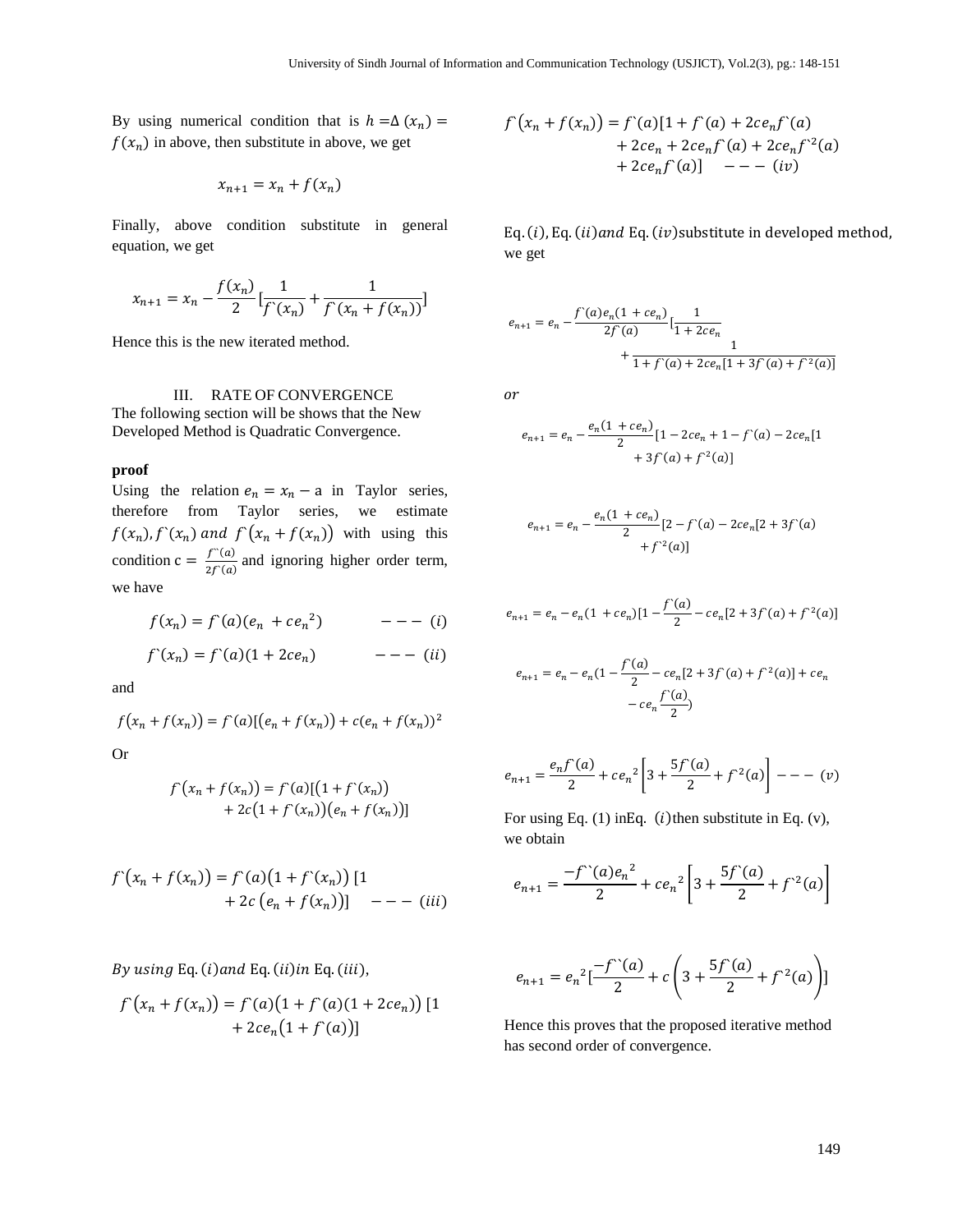# IV. RESULTS AND DISCUSSIONS

This session has been inspected few of functions in Table-1. The results had examined with Newton Raphson Method

$$
x_{n+1} = x_n - \frac{f(x_n)}{f'(x_n)}
$$

and Steffensen Method

$$
x_{n+1} = x_n - \frac{f^2(x_n)}{f(x_n + f(x_n)) - f(x_n)}
$$

All calculation has been completed by using C++ programing or MATLAB and with stopping criteria  $|x_{n+1} - x_n| < 10^7$ . In Table-1, we have listed the fallouts obtained by new Newton-type Method and compared with Steffensen Method and Newton Raphson Method and from outcomes it has been observed that proposed method takes less number of iterations and gives better accuracy. Henceforth, from Table-1 it is evidently demonstration that the result obtained by proposed method is most effective as it faster convergence and iterations viewpoint with the assessment of Steffensen Method and Newton Raphson Method for solving nonlinear equations.

| <b>FUNCTIONS</b> | <b>METHODS</b>               | <b>ITERATIONS</b> | X        | <b>AE%</b>             |
|------------------|------------------------------|-------------------|----------|------------------------|
|                  | Steffensen Method            | 6                 |          | 1.19209 $e^{-6}$       |
| $2x^2 - 5x - 2$  | <b>Newton Raphson Method</b> | 5                 | 0.350781 | $2.98023e^{-8}$        |
| $x_0=0$          | Newton-type Method           | 3                 |          | 1.15931e <sup>-5</sup> |
|                  | Steffensen Method            | 4                 |          | 1.58311e <sup>-4</sup> |
| $2x$ -lnx-7      | Newton Raphson Method        | 4                 | 4.21991  | 4.76837e-5             |
| $x_0 = 6$        | Newton-type Method           | 3                 |          | 1.37329e <sup>-4</sup> |
|                  | Steffensen Method            | 5                 |          | $1.10031e^{-4}$        |
| $sin^2x-x^2+1$   | <b>Newton Raphson Method</b> | 5                 | 1.40449  | 5.96046e <sup>-7</sup> |
| $x_0=1$          | Newton-type Method           | 4                 |          | $1.44243e^{-5}$        |
|                  | Steffensen Method            | 3                 |          | 4.42076e <sup>-3</sup> |
| $e^{-x}$ -cosx   | Newton Raphson Method        | 3                 | 4.72129  | $1.21212e^{-3}$        |
| $x_0$ =4         | Newton-type Method           | 3                 |          | 1.57356e <sup>-5</sup> |
|                  | Steffensen Method            | $\overline{4}$    |          | 3.18646e <sup>-4</sup> |
| $Sinx-x+1$       | <b>Newton Raphson Method</b> | 5                 | 1.93456  | $5.84126e^{-6}$        |
| $x_0 = 1$        | Newton-type Method           | 4                 |          | $6.85453e^{-5}$        |

#### Table 1: Fallouts Obtained

#### V. CONCLUSION

This paper has composed a Newton-type numerical iterative method with second order convergence obtained with Newton raphson method and numerical technique for estimating a root of nonlinear equations. From Table-1, it has been shown that the efficiency of proposed method performs better than classical second order methods as iteration point of view and as well as accuracy perceived. Henceforth, from numerical results demonstrate that the proposed method is performing-well, more efficient and easy to employ with reliable results for solving non-linear equations.

# VI. REFERENCES

[1]. Biswa N. D. 2012, Lecture Notes on Numerical Solution of

root Finding Problems.

- [2]. Qureshi, U. K., Kalhoro, Z. A., Bhutto, G. Y., Khokar, R. B., & Qureshi, Z. A. (2018). Modified Linear Convergence Mean Methods for Solving Non-Linear Equations. University of Sindh Journal of Information and Communication Technology, 2(1), 31-35.
- [3]. Yasmin, N. and M.U.D. Janjua 2012, Some Derivative Free Iterative Methods for Solving Nonlinear Equations, ISSN-L: 2223 9553, ISSN: 2223-9944, Vol. 2, No.1. 75-82.
- [4]. Iwetan, C. N. 2012, Comparative Study of the Bisection and Newton Methods in solving for Zero and Extremes of a Single-Variable Function. J. of NAMP Vol.21 173-176.
- [5]. Akram, S. and Q. U. Ann 2015, Newton Raphson Method, International Journal of Scientific & Engineering Research, Volume 6.
- [6]. Soram R. 2013, On the Rate of Convergence of Newton-